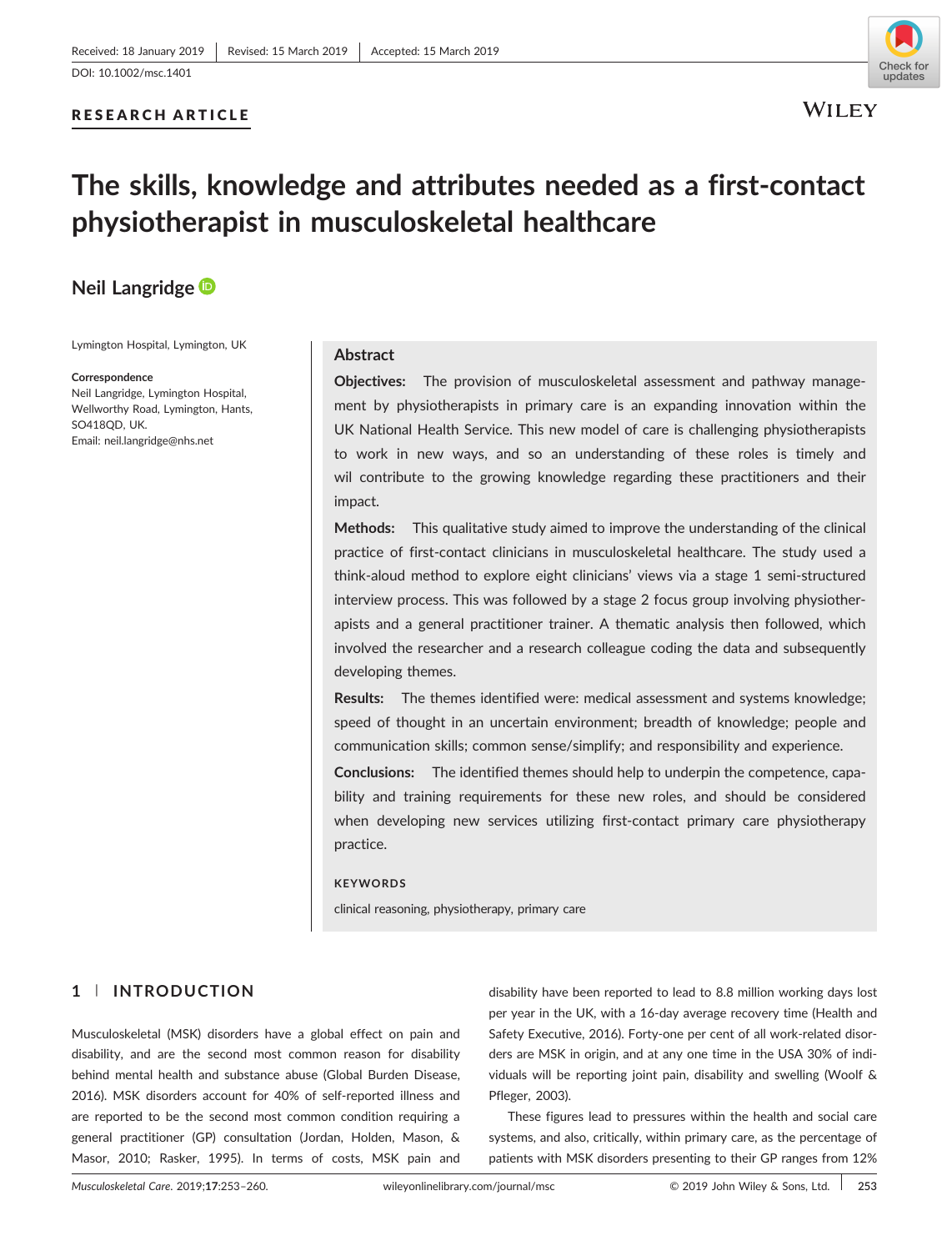254 **LANGRIDGE** 

to 33% (Goodwin & Hendrick, 2016; Jordan et al., 2010). GP practice is under pressure: Between 2010 and 2015, UK GP practice lists grew by 15%; face to face contacts rose by 13%; telephone consultations increased by 63%; while the GP workforce grew only at 4.75% (King's Fund, 2016). General practice is generally acknowledged as the "gate keeper" for patient pathways, based around the GP skills in identifying serious pathology, the management of complexity and multimorbidity and the cost-effective use of patient pathways (Foster, Hartvigsen, & Croft, 2012). However, the need to provide new models of care and transform services is also now well documented, and the clinical offer of allied health professionals (AHPs) has been highlighted as an area of practice in the UK which could help to solve challenges within primary care (NHS England, 2014, 2016a,b).

MSK physiotherapy is one such offer, and for a number of years first-contact physiotherapy (which is the access to a clinician without the need for a GP referral, sometimes also known as "direct access") has been able to demonstrate safe, economic practice that offers high user satisfaction in community and primary care services (Goodwin & Hendrick, 2016; Holdsworth, Webster, & McFadyen, 2007). Direct access physiotherapy on a global scale was evaluated, and it was found through a survey design (68% response rate) that 58% of World Congress of Physiotherapy member countries enable direct access to physiotherapy (Bury & Stokes, 2013). First‐contact physiotherapists (FCPs) have now been described in the UK as providing a first point of contact service for patients presenting to primary care with a MSK problem, thereby offering an alternative assessment from their normal GP (Chartered Society of Physiotherapy, 2018). These services differ from standard direct access as they are firmly embedded as part of the primary care team rather than within a physiotherapy department, and their role is to triage and signpost rather than supply standard physiotherapy treatment. Patients in the UK can now present either directly to community rehabilitation physiotherapy services under "self‐referral/direct access" schemes or as part a new model of care within a GP practice for a first‐contact assessment within primary care. This is a relatively new service that is designed to support GP practice but also improve the experience for the patient and be economically viable upon the MSK pathway (Goodwin & Hendrick, 2016).

The development of the FCP role has been driven by the physiotherapy profession's advanced practice skills that have been previously described as extended (Langridge, Roberts, & Pope 2015). These extended roles have been researched across secondary and community care (McPherson et al., 2006), and the role of FCPs within GP practices, in an attempt to support the challenges currently experienced by primary care, has now gained interest (Chartered Society of Physiotherapy, 2017; NHS England, 2016a,b). AHPs, including physiotherapists, are utilized to manage a particular cohort in primary care, co‐located within a GP practice and seeing patients. One of the key components to providing this practice is assurance of competency, capability and training, as physiotherapists co-located within a GP practice and taking the burden off them by seeing their patients is a new form of clinical work that needs a deeper understanding and analysis. It is therefore important to have a clearer understanding of the influences affecting FCPs' decision‐making, as working within a

GP setting requires similar skills and attributes to those of GPs, to ensure safe, appropriate clinical practice.

There are challenges to working in an environment where the patient has not been screened by a GP, and this would commonly relate to safety concerns and the danger of missing "red flags" (Ferguson, Holdsworth, & Rafferty, 2010; Henschke et al., 2009). Therefore, building an understanding of the skills and knowledge that will influence clinical reasoning and safe practice is felt to be timely in these new primary care environments, as accountability and safety are known components in advanced practice clinical reasoning (Langridge, Roberts, & Pope, 2015).

Clinical reasoning has been described by Weiss (2011) as analytical and non-analytical processes and skills undertaken by GPs when assessing patients, which are the processes of either developing hypotheses or an automatic retrieval process described as pattern recognition. Elstein and Schwartz (2002) suggest that the novice GP will tend to use the analytical model, while Norman and Eva (2010) identify the use of heuristics (rules of thumb) in the more experienced clinician. This has also been replicated in physiotherapy, where novice physiotherapists require the use of hypothesis testing in a standard outpatient setting (Doody & McAteer, 2002) and when they reflect on the decisions they make surrounding low back pain (Karvonen, Paatelma, Laitinen‐Vaananen, & Piirainen, 2017), while more expert physiotherapists will also utilize a range of processes, including pattern recognition skills (May, Greasley, Reeve, & Withers, 2008). These more experienced physiotherapists will be delivering clinical practice in a primary care environment as first‐contact physiotherapy expands (NHS England, 2016a), and, as such, will need to combat the pressures of time limitations, first‐contact assessments and being safe in the practice of not missing serious pathology. There is an identified gap in the literature surrounding the clinical acumen needed in primary care FCP practice, and the present research looked to build upon the advanced practice knowledge in clinical reasoning and decisionmaking for physiotherapists.

The research presented here therefore sought to understand some of the key skills, knowledge and attributes used by advanced practice MSK physiotherapists working within a GP setting as a first-contact practitioner. It adopted an interpretative approach in aiming to understand the contextual and professional components of the first-contact role, in order to support the future development of competency frameworks.

### 2 | METHODS

Ethical approval was granted by the Health Research Authority in Southampton, UK (16/HRA/5385). A qualitative design was chosen to answer the research question "What key skills, knowledge and attributes are needed to work as a first‐contact MSK physiotherapist in primary care?" The study engaged a two-stage process. Stage 1 utilized semi‐structured interviews from advanced practice physiotherapists who either were about to embark in first-contact primary care or were currently working in the environment. These interviews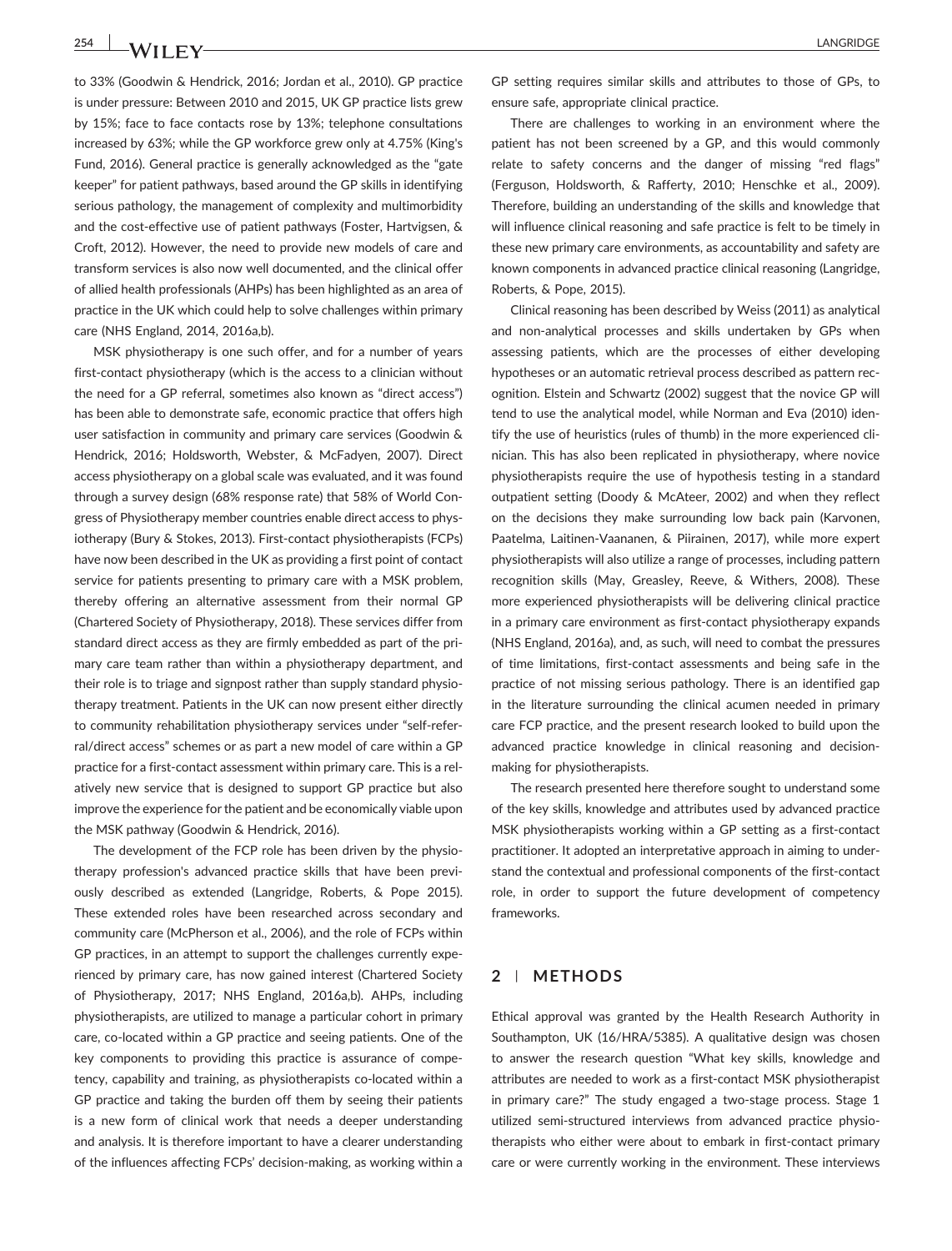were conducted through Skype. The topic guide was built from an initial development interview with a trainee FCP and through clinical observations via a training programme prior to the study, and was piloted with the initial trainee. The "think‐aloud" process (MacNeela et al., 2010aa; MacNeela, Gibbons, McGuire, & Murphy, 2010bb) was utilized to try to understand the processes surrounding this model of care. The physiotherapists recollected cases of note where they had had to use particular primary care skills and knowledge to manage the patient. Using this method allowed for the participants to talk through their reasoning for clinical decisions that were needed in the primary care environment. Stage 2 utilized a focus group involving four clinicians. The aim of this group was to discuss the initial findings from stage 1, to deepen the understanding.

#### 2.1 | Participants

For the semi-structured interviews, advanced practice physiotherapists (APPs) were purposively selected across three National Health Service (NHS) trusts located in England. These clinicians were either currently working within primary care as an FCP, or about to embark on a training programme for primary care FCP work. The NHS trusts were approached as they had FCPs working within their services. Eight participants were involved in stage 1, and no drop‐outs were recorded. The following focus group involved three APPs (two were initially involved in stage 1), one APP who had not been involved and a GP trainer. The reason to include a GP trainer (a GP who has completed a period of study and has been approved by Health Education England) within the focus group was to gain a nonphysiotherapist perspective, thereby deepening the discussion.

#### 2.2 | Consent

Managers of MSK services were approached for both studies via email, and were asked to deliver information sheets and consent forms to potential participants. Participants contacted the lead author, and the interviews and focus groups were then subsequently arranged. Written consent was obtained prior to both stages of data collection. Participants for stage 1 were included if they were Health and Care Professions Council registered and working clinically in the NHS. The GP was registered with the General Medical Council and had experience of MSK assessment and the training of GPs. The GP was approached to give depth to the focus group, as it was felt that their experience of first-contact work and experience of training GPs and working with APPs would be contextually useful in discussing and interrogating the findings of the interviews.

## 2.3 | Data collection

#### 2.3.1 <sup>|</sup> Stage 1

The semi-structured interviews were facilitated by the author. These were supported by a topic guide, developed by the author, comprising open questions exploring some patient examples that the clinicians were asked to recall, and questions thematically covering the competency, challenges and relevance of their skills and attained prior knowledge. The interviews were audio‐recorded and transcribed verbatim. Each interview lasted approximately 35–40 min.

#### 2.3.2 <sup>|</sup> Stage 2

The focus group was facilitated by the author, supported by a topic guide that was underpinned by the analysis from the stage 1. The focus group was audio‐recorded and transcribed verbatim.

### 2.4 | Analysis

Analysis of the data was completed via an inductive thematic approach based on the process advocated by Braun & Clarke (2006). The transcripts were read for an initial overview followed by two individuals coding the data independently. The codes were then selected and further grouped into themes that were then further revised and named by the author. The initial work was underpinned by the coding processes being separate from each other, and a process of reflexivity that considered the impact of the researcher upon the data collection and analysis. After the initial coding, the author re‐evaluated the data, to develop further the initial codes that were to inform stage 2 of the data collection. Reflections after each interview and a diary were kept during the interviews and during coding. The coding process after stage 2 was completed independently by the author, and a final group of themes was identified and is described below. Each piece of data presented below identifies a source as either a single transcript (T) or coming from the focus group (FG).

#### 3 | RESULTS

#### 3.1 | Demographics

Participants demographics are presented in Table 1.

#### 3.1.1 <sup>|</sup> Themes

Each theme described has been linked to either skills, knowledge or attributes, allowing the reader to see the dimensions that are proposed required elements for practice. The themes are set out below:

#### **TABLE 1** Demographic data

| Number of<br>participants in<br>phase 1 | Range of FCP<br>experience<br>(years) | Range of advanced<br>practice experience<br>(years) | GP |
|-----------------------------------------|---------------------------------------|-----------------------------------------------------|----|
| 8                                       | $0 - 6$                               | $2 - 15$                                            | Ω  |
| Number of<br>participants<br>phase 2    | Phase 2                               | Phase 2                                             |    |
| 3                                       | 6 months                              | $10 - 15$                                           |    |

FCP: first-contact physiotherapist; GP: general practitioner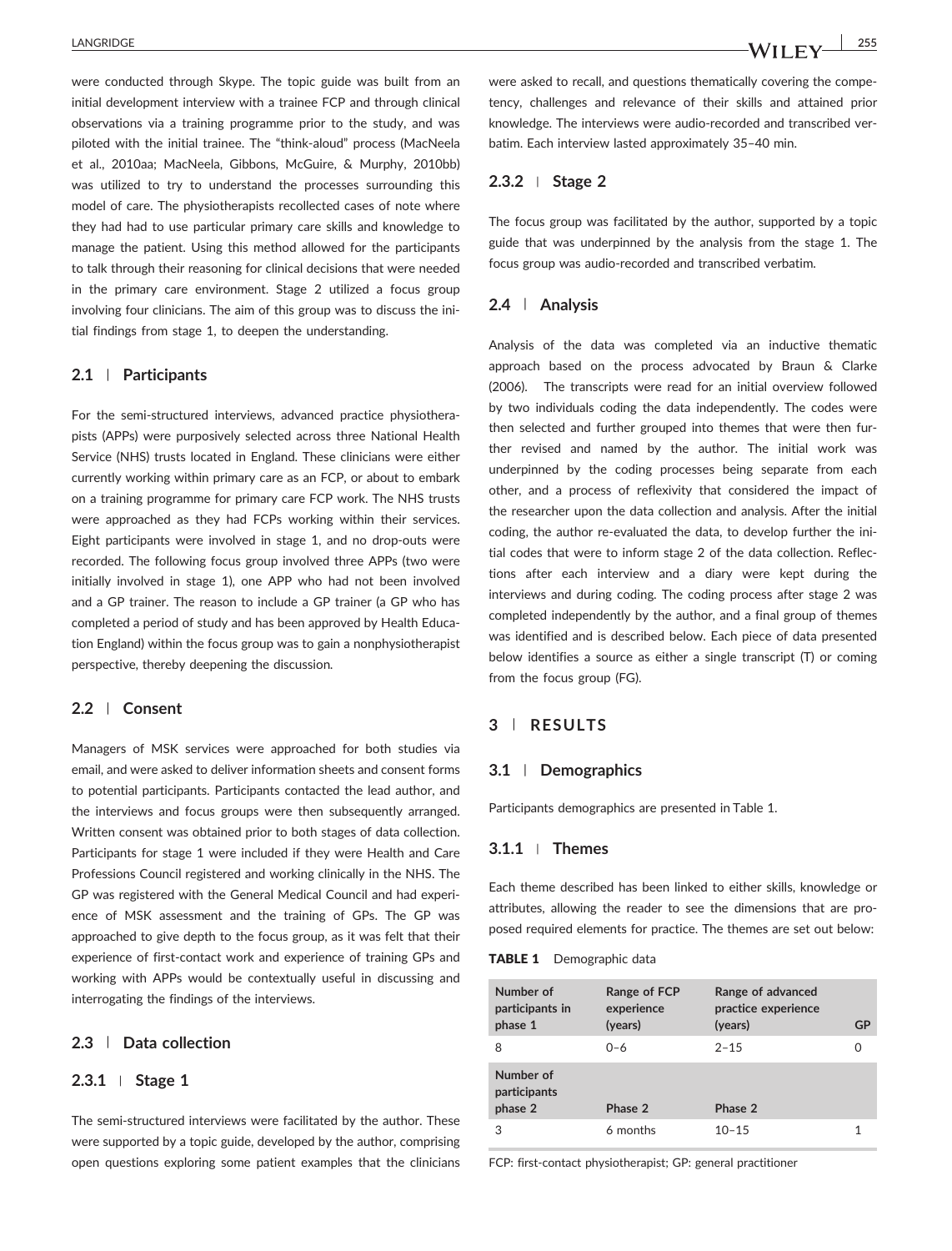- Medical assessment and systems knowledge.
- Speed of thought in an uncertain environment.
- Breadth of knowledge.
- People and communication skills.
- Common sense/simplify.
- Responsibility and experience.

The Medical assessment and systems knowledge theme was developed from codes that linked the physiological, neurological and biological mechanisms for MSK presentations, namely described as systems as well as an understanding of the medical system for the management of patients within primary care.

# 3.2.1 | Medical assessment and systems knowledge (Knowledge)

This initial theme was strongly supported in the data, whereby the FCPs were clear about the need to understand the medical elements of MSK practice in a first-contact physiotherapy environment and the associated factors that can influence the clinical presentation:

> Well, comorbidities are massive, aren't they, like diabetes, cancers, neurological conditions, anything that's happened recently—falls, things that flag up frailty and things like that. (T1)

Adding to the knowledge surrounding medical pathology, the clinicians felt that an awareness of drug interaction was a relevant working requirement for the role which is an obvious element to advanced practice, and this would be especially relevant in primary care as opposed to orthopaedic surgery where much advanced MSK practice has been evaluated. The participant below discussed the importance of having a greater appreciation of the effects of drugs on the pain presentation of patients:

> Are the patient's symptoms a drug side effect, are they a mechanical cause or are they a nonmechanical cause? So, it's brought in another string, in terms of reasoning through that patient story. (T2).

This participant below discussed the importance of multisystems thinking and knowledge (which identifies numerous biological, physiological and pathological systems) and considered this to be an important construct in clinical reasoning. In this context, the clinician recognized the multifactorial nature of the patient and how this affects decision‐making. This really builds on the knowledge needed, not just in MSK conditions, but also across the medical presentations that the clinicians may see as an FCP:

> So, I think you can talk about it from a multisystems point of view, in terms of those, kind of wider aspects of clinical reasoning. (T5).

# 3.2.2 | Speed of thought in an uncertain environment (Attribute)

The clinicians in the study generally reported having shorter appointment times in an FCP role than in their normal MSK physiotherapy roles. This meant that the pressure of time was a factor, and therefore the ability to recognize this as a challenge but to be able to make quick decisions was noted as a key theme within the data.

The quotes below identify the initial assessment of a presentation based on "gut‐feeling", which it seems then leads to how the clinical interview will take place. This process would be a fast decision aid, and in the environment of first-contact physiotherapy would be a vital attribute in managing multiple problems in a first-contact role, and, importantly, being safe in practice:

> It's about making that initial kind of gut feeling as they perhaps come in the room, and then that kind of more organic process of interviewing them, trying to find out why they're there. (T3).

The quotes below gives further evidence for the need to have the attribute of being able to assimilate information quickly, make sense of it and then act under uncertain conditions:

> The ability to analyse the information that is coming in quickly, making sense of it, facilitating a different conversation that might take them off on a different pathway. (T6).

> Because one of the things about general practice is dealing with uncertainty. (FG, GP).

This is a where pressure in practice in this particular environment is likely to occur, and this would be a unique element of first-contact physiotherapy in primary care. Secondary care advanced MSK practice is historically linked to an orthopaedic pathway, and although safety is just as important here, patients do not normally self-refer to these services, and so are commonly screened beforehand by a GP. For patients who are not initially screened, it is likely that the levels of uncertainty will be higher in many cases presented to a clinician.

## 3.2.3 | Breadth of knowledge (Knowledge)

This theme was clearly identified, and linked closely to systems knowledge. It is differentiated by knowledge of not just medical systems, but also the scope of managing and delivering person‐centred care. It involves utilizing wider elements of scope, to bring together a rounded field of knowledge:

> I'd probably take musculoskeletal out of it now, and, having done it for a while, I would prefer not to call it musculoskeletal because it's not really about that, really. (T1)

These quotes highlight that the role, although identified as MSK, has a much broader element to it, as also supported by the data below: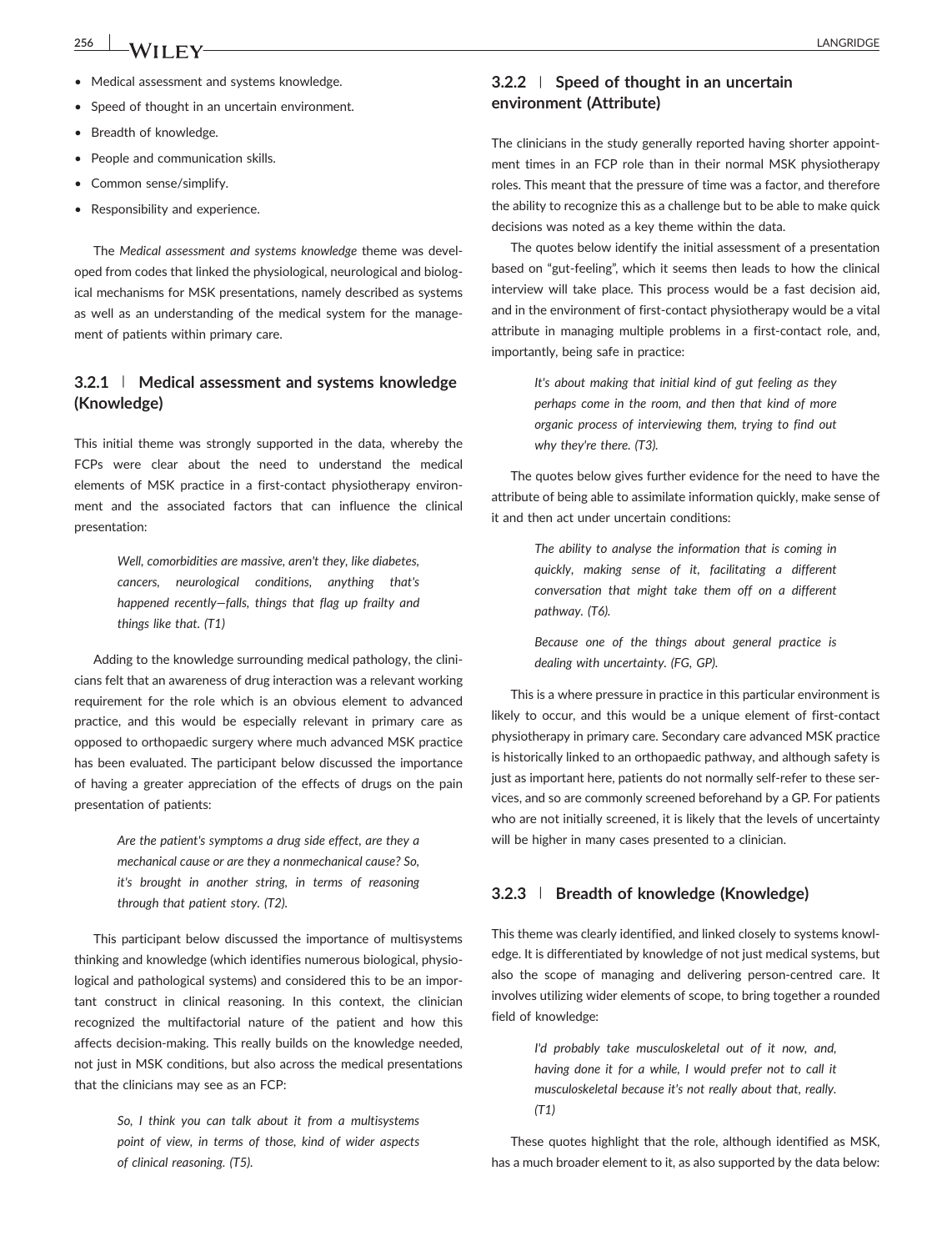I think your scope of knowledge has to be even broader than what it is. (T6)

Even in their thinking, the clinician here is recognizing the systems approach and thinking broadly around the presentation. The quote below further supports this.

> But you also need that slight lateral thinking of, hang on, are we dealing with a urinary tract infection here or has this got a smell of rheumatology or whatever? (T4)

Lastly, the data did contain numerous references to public health and the need to build that awareness into FCPs' clinical practice. This perhaps is a clear need for all clinicians to be mindful of, but, particularly in first-contact physiotherapy, the patient needs that contact to be useful in as many ways as possible, not just in an orthopaedic pathway, but also across all relevant health domains:

> It is just being aware of the bigger social healthcare economy. (T6)

#### 3.2.4 | People and communication skills (Skill)

This theme was presented as a key element and linked closely to the ability of the clinician to make health and social links, to help make good clinical decisions and to ensure that care in these clinics is still seen as collaborative, and built around effective communication:

You've got to want to help people. (T1)

Relationship building and empathy were considered as key skills in gaining an understanding of the patient's needs:

> I think it is so important to be a person that can develop a relationship with a patient, and to listen to them and to be empathetic towards their whole life. (T1)

The communicative skill of letting the patient tell their story and allowing all concerns to be heard and addressed was a further key finding, and, when the time constraints of working in primary care are considered, then the ability to do this in such an environment demonstrates an important skill of the role. Clearly, understanding the ideas, concerns and expectations is known to support simplifying the consultation of patients (Tate, 2005). The quote below highlighted this as a key approach to primary care practice:

> So, you link up with what the patient understands and what they are concerned about. Because you may have listened to their story … (FG participant 1).

## 3.2.5 | Common sense/simplify (Skill and attribute)

The role was well recognized to be time dependent, and so the ability to simplify and not overcomplicate was seen as core to clinical practice. The clinicians were clear that, in such an environment, the ability to reduce complexity and to improve speed of thought was key:

Getting to the heart of the matter is a key skill; therefore, I had to be quick and clear in my thinking. (T5)

When approaching the diagnosis, it was clear in the data that simple linkages and clinical reasoning modelling were important, and perhaps this was due to the time restrictions and potential multimorbidities seen in the clinics:

> I think they just use very simple models, which is why whenever I am dealing with anything, I tend to break it down to something very, very simple. So, not overcomplicating things (FG participant 2)

## 3.2.6 | Responsibility and experience (Attribute)

This theme demonstrated an inter-relationship whereby understanding scope and linking experience to confidence were very much attributes that meant that a clear understanding of responsibility could be understood. The quote below highlights the importance of recognition of scope and limits:

Mark the boundaries where that responsibility stops. (T3)

The quote below highlights a potentially vital component of the role. The relationship between experience and confidence was an area of interest, as all the clinicians were experienced practitioners who had several years of clinical experience to support their practice:

> It's difficult because with experience comes confidence. (T4)

The clinical responsibility within their scope seemed to link closely with safe and vigilant practice, with use of reasoning processes such as "gut-feeling" to aid with the identification of serious conditions:

> An awareness that you need to still maintain your constant vigilance for that gut feeling. (FG GP trainer)

Vigilance, confidence and experience are all attributes that give the practitioner and the patient the safety net that minimizes serious pathology being missed. This is balanced against knowing where the boundaries lie, thereby ensuring that patients for whom concern is a factor are always assessed by other clinicians with the skills and responsibility to evaluate the presentation further.

## 4 | DISCUSSION

The provision of MSK FCPs is not a new concept; however, the introduction of MSK physiotherapists with advanced skills, such as knowing when to request magnetic resonance imaging scans, independent prescribing and injection therapies within primary care, is certainly taking the profession into a new domain of practice. The understanding of this role is important as competency, capability and governance are key elements of providing the patient, primary care and MSK physiotherapy with the appropriate framework from which to provide safe, effective care.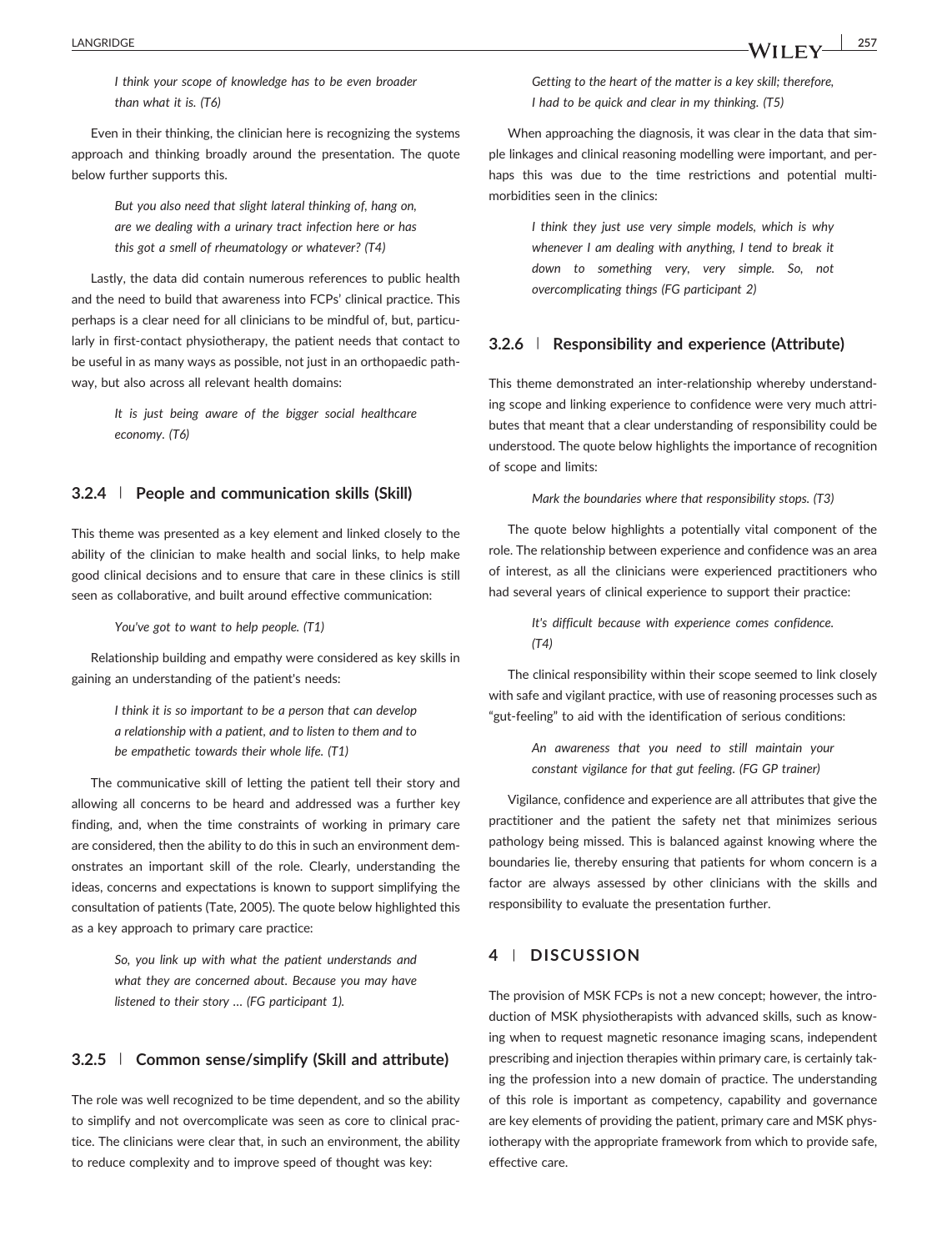The present study presents an important initial consideration surrounding these roles, as emergent services begin further to demonstrate economic efficacy (Goodwin & Hendrick, 2016; Holdsworth et al., 2007), and the clinical elements and challenges of the advanced role in primary care continue to be an important new proposal. Physiotherapy as a first point of contact has been recently evaluated, in terms of understanding the challenges to implementation (Moffatt, Goodwin, & Hendrick, 2017). The themes in the latter qualitative study highlighted cultural change, working practice and MSK expertise. That study links to the present piece of research, in that the challenges to implementation identified will need to be met with clinicians' expertise, ability to adapt to cultural change, and alterations in working practice. It would seem reasonable to assume that these challenges to implementation would have to be met with the particular skill sets of the first contact clinician which were identified in the current research.

Clinical reasoning processes in low back pain have been previously studied within advanced roles (Langridge et al., 2015), highlighting that patient interaction, time, "gut feeling", physical testing, safety, prior thinking and internal/external factors are integral to the process. In the present study, there were some parallels with the skills, knowledge and attributes that were presented within the themes.

Speed of thought in an uncertain environment, People and communication skills and Responsibility and experience have close associations with the study regarding low back pain. Both studies concluded that patient interaction and communication (People and communication skills) are central to practice, while speed of thought (Speed of thought in an uncertain environment) has similarities to time restrictions, and Responsibility and experience resembled the accountability theme from 2015.

Goodwin and Hendrick (2016) found through an analysis of incidents that first-contact physiotherapy is a safe model; however, it was clear that the participants in the present study were acutely aware of the need to assess medical, physiological "systems" to ensure safe practice through the benefit of experience and the awareness of responsibility, which would in essence be a supportive "net" underpinning the care provided.

Holdsworth et al. (2007) noted in their study that GP referrals into specialist services were for an opinion on nonresolving conditions and injection therapies, and interestingly concluded that they supported the notion of local access to competent practitioners with advanced skills. The present study highlighted the Breadth of knowledge and the ability to have Speed of thought in an uncertain environment, which demonstrates that the expert component was very much a theme. Expertise in the traditional medical model of teaching, as discussed by Weiss (2011), is proposed to be a mastery of basic science followed by an assessment of the clinical signs, leading to experience which ultimately provides the confidence of expertise. The present study acknowledges experience as well as Medical assessment and systems knowledge as being important, and all of the clinicians, being relatively experienced MSK practitioners, seemed clear that this gave them the ability to provide a Common sense/simplify approach to their clinical assessments.

Atkinson, Ajjawi, and Cooling (2011) proposed that GP training develops certain attributes to support their practice. The ability to

deal with uncertainty was clearly identified in their research, and this was replicated in the current study. Their study also proposed themes of time restrictions and "knowing" patients. In the present study, People and communication skills, Speed of thought in an uncertain environment and applying Common sense/simplify were similar skills and attributes to the study from Atkinson et al. (2011), and this would have been expected as MSK first-contact physiotherapy involves working in a similar way to a GP in determining the appropriate management plans for patients within primary care.

The role of the advanced AHP practitioner in first-contact physiotherapy requires a more formal process of evaluation and in line with this new frameworks and competencies that are particular to the environment have been developed and published, but need evaluation (Skills for Health, 2018). The role of the APP has developed in line with the responsibility applied to it, and this attribute, coupled with experience, was clearly demonstrated in the current study. With the advancement of the profession in numerous areas of practice (McPherson et al., 2006), this theme would be expected to be developed with any expansion of scope of practice.

The present study was grounded in practice and therefore supplements expert consensus and opinion, which is a vital component in any development of mentorship, training and ongoing professional development. Saxon, Gray, and Oprescu (2014), in a systematic review, commented that the evidence base for these roles had not progressed, and clearly noted that training needs were a major focus, and a national programme of credentialing a required future development. The present work supports the evidence for enabling a programme of education and training for advanced practitioners and will therefore support any local or national programmes in the future.

There were some limitations to the study. Firstly, the participants being interviewed may have felt somewhat "judged" and so may have altered their views in relation to this. In addition, the researcher in the study was a clinician in the same environment, which was acknowledged but may have influenced the data. The fact that the researcher was a clinician may have biased the interpretation of the data; however, the study data were also initially coded by an independent, non‐MSK physiotherapist, in an attempt to mitigate this potential bias.

An awareness of the skills, knowledge and attributes of FCPs is a key component in aiding the development of competency, capability and governance within the physiotherapy profession, and is transferable across any other AHP first-contact clinical practice. The present study identified themes that can supplement and support frameworks and developments in training, either locally or nationally, especially in first-contact physiotherapy within primary care. The six themes identified highlighted a broad spectrum of understanding that gives clinicians, trainers, educators and managers some constructs that can support and identify learning needs for this new area of practice.

More research needs to be carried out in order truly to understand the realities of this work across different demographics and with specific populations. In addition, a wide knowledge base needs to be developed, in regard to the multifactorial nature of this work, which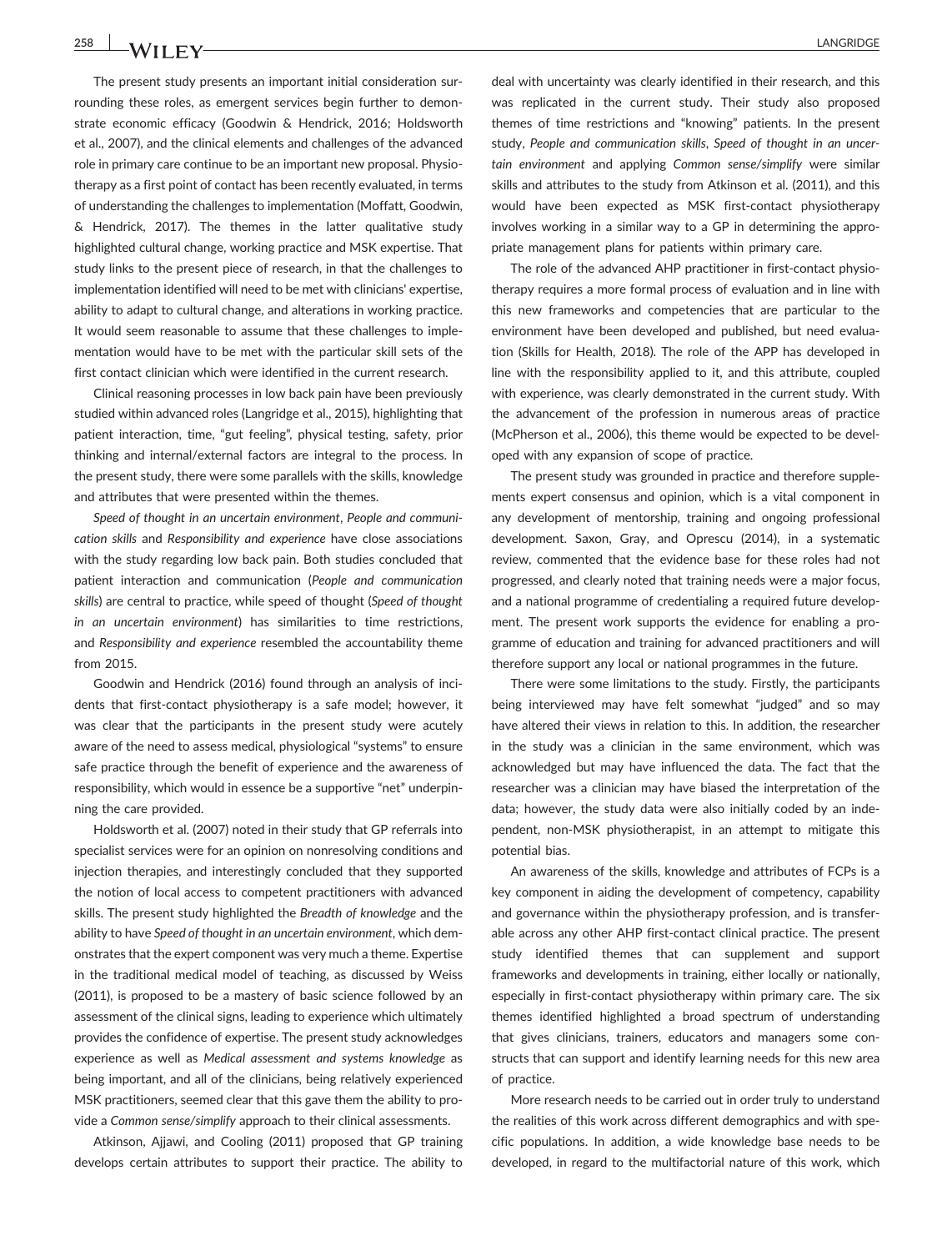is rapidly moving away from what might be regarded as "standard" MSK physiotherapy practice.

#### ACKNOWLEDGEMENTS

The author would like to thank Dr Kate Morton, at the University of Southampton, UK.

#### ORCID

Neil Langridge <https://orcid.org/0000-0003-4085-197X>

#### **REFERENCES**

- Atkinson, K., Ajjawi, R., & Cooling, N. (2011). Promoting clinical reasoning in general practice trainees: Role of the clinical teacher. The Clinical Teacher, 8, 176–180. [https://doi.org/10.1111/j.1743](https://doi.org/10.1111/j.1743-498X.2011.00447.x)‐498X.2011. [00447.x](https://doi.org/10.1111/j.1743-498X.2011.00447.x)
- Braun, V., & Clarke, V. (2006). Using thematic analysis in psychology. Qualitative Research in Psychology, 3, 77–101. [https://doi.org/10.1191/](https://doi.org/10.1191/1478088706qp063oa) [1478088706qp063oa](https://doi.org/10.1191/1478088706qp063oa)
- Bury, T. J., & Stokes, E. K. (2013). A global view of direct access and patient self-referral to physiotherapy: Implications for the profession. Physical Therapy, 93(4), 449–459.<https://doi.org/10.2522/ptj.20120060>
- Chartered Society of Physiotherapy. (2017). Physiotherapy in primary care – Summary briefing. Retrieved from [http://www.csp.org.uk/profes](http://www.csp.org.uk/professional-union/practice/primary-care/physiotherapy-primary-care-summary-briefing)sional-[union/practice/primary](http://www.csp.org.uk/professional-union/practice/primary-care/physiotherapy-primary-care-summary-briefing)-care/physiotherapy-primary-care-summary‐[briefing](http://www.csp.org.uk/professional-union/practice/primary-care/physiotherapy-primary-care-summary-briefing)
- Chartered Society of Physiotherapy. (2018). First contact physiotherapy posts in general practice. An implementation guide. Retrieved from https://www.csp.org.uk/system/files?file=001404\_fcp\_guidance [england\\_2018.pdf](https://www.csp.org.uk/system/files?file=001404_fcp_guidance_england_2018.pdf)
- Doody, C., & McAteer, M. (2002). Clinical reasoning of expert and novice physiotherapists in an outpatient orthopaedic setting. Physiotherapy, 88(5), 258–268. [https://doi.org/10.1016/S0031](https://doi.org/10.1016/S0031-9406(05)61417-4)‐9406(05)61417‐4
- Elstein, A. S., & Schwartz, A. (2002). Clinical problem solving and diagnostic decision making: Selective review of the cognitive literature. BMJ, 324(7339), 729–732. [https://doi.org/10.1136/](https://doi.org/10.1136/bmj.324.7339.729) [bmj.324.7339.729](https://doi.org/10.1136/bmj.324.7339.729)
- Ferguson, F., Holdsworth, L., & Rafferty, D. (2010). Low back pain and physiotherapy use of red flags. Physiotherapy, 96(4), 282–288.
- Foster, N. E., Hartvigsen, J., & Croft, P. R. (2012). Taking responsibility for the early assessment and treatment of patients with musculoskeletal pain: A review and critical analysis. Arthritis Research & Therapy, 14(1), 205.<https://doi.org/10.1186/ar3743>
- Global Burden Disease. (2016). Global, regional, and national incidence, prevalence, and years lived with disability for 328 diseases and injuries for 195 countries, 1990–2016: A systematic analysis for the global burden of disease study 2016.<http://ghdx.healthdata.org/gbd-2016>
- Goodwin, R. W., & Hendrick, P. A. (2016). Physiotherapy as a first point of contact in general practice: A solution to a growing problem? Primary Health Care Research & Development, 17(5), 489–502. [https://doi.org/](https://doi.org/10.1017/S1463423616000189) [10.1017/S1463423616000189](https://doi.org/10.1017/S1463423616000189)
- Health and Safety Executive (2016). Summary statistics for Great Britain. Retrieved from<http://www.hse.gov.uk/statistics/index.htm>
- Henschke, N., Maher, C., Refshauge, K., Herbert, R., Cumming, R., Bleazel, J., … McAuley, J. (2009). Prevalence of and screening for serious spinal pathology in patients presenting to primary care settings with acute low back pain. Arthritis and Rheumatism, 60(10), 3072–3080. [https://](https://doi.org/10.1002/art.24853) [doi.org/10.1002/art.24853](https://doi.org/10.1002/art.24853)
- Holdsworth, L., Webster, V., & McFadyen, A. (2007). What are the costs to NHS Scotland of self-referral to physiotherapy. Physiotherapy, 93, 3–11.<https://doi.org/10.1016/j.physio.2006.05.005>
- Jordan, J. L., Holden, M. A., Mason, E. E., & Masor, E. E. J. (2010). Interventions to improve adherence to exercise for chronic musculoskeletal pain in adults. Cochrane Database of Systematic Reviews, 1, 5956.
- Karvonen, E., Paatelma, M., Laitinen‐Vaananen, S., & Piirainen, A. (2017). Clinical reasoning and critical reflection in physiotherapists' examinations of patients with low back pain in its early phase: A qualitative study from physiotherapists' point of view. European Journal of Physiotherapy., 19(4), 185–193. [https://doi.org/10.1080/21679169.2017.](https://doi.org/10.1080/21679169.2017.1316311) [1316311](https://doi.org/10.1080/21679169.2017.1316311)
- King's Fund. (2016). Understanding pressures in general practice. Retrieved from [https://www.kingsfund.org.uk/topics/general](https://www.kingsfund.org.uk/topics/general-practice)‐practice
- Langridge, N., Roberts, L., & Pope, C. (2015). The clinical reasoning processes of extended scope physiotherapists assessing patients with low back pain. Manual Therapy, 20(6), 745–750. [https://doi.org/](https://doi.org/10.1016/j.math.2015.01.005) [10.1016/j.math.2015.01.005](https://doi.org/10.1016/j.math.2015.01.005)
- MacNeela, P., Clinton, G., Place, C., Scott, A., C Scott, A., Treacy, P., … Dowd, H. (2010a). Psychosocial care in mental health nursing: A think aloud study. Journal of Advanced Nursing, 66(6), 1297–1307. [https://](https://doi.org/10.1111/j.1365-2648.2009.05245.x) [doi.org/10.1111/j.1365](https://doi.org/10.1111/j.1365-2648.2009.05245.x)‐2648.2009.05245.x
- MacNeela, P., Gibbons, A., McGuire, B., & Murphy, A. (2010b). We need to get you focused: General practitioners' representations of chronic low back pain patients. Qualitative Health Research, 20(7), 977–986. <https://doi.org/10.1177/1049732310364219>
- May, S., Greasley, A., Reeve, S., & Withers, S. (2008). Expert therapists use specific clinical reasoning processes in the assessment and management of patients with shoulder pain: A qualitative study. Australian Journal of Physiotherapy, 54, 261–266. [https://doi.org/10.1016/](https://doi.org/10.1016/S0004-9514(08)70005-9) S0004‐[9514\(08\)70005](https://doi.org/10.1016/S0004-9514(08)70005-9)‐9
- McPherson, K., Kersten, P., George, S., Latimer, L., Breton, A., Ellis, B., … Frampton, G. (2006). A systematic review of evidence about extended roles for allied health professionals. Journal of Health Services Research & Policy, 11(4), 240–247. [https://doi.org/10.1258/135581](https://doi.org/10.1258/135581906778476544) [906778476544](https://doi.org/10.1258/135581906778476544)
- Moffatt, F., Goodwin, R., & Hendrick, P. (2017). Physiotherapy-as-firstpoint-of-contact-service for patients with musculoskeletal complaints: Understanding the challenges of implementation. Primary Health Care Research and Development, 9(2), 1–10.
- NHS England. (2014). Five year forward view. Retrieved from [https://www.](https://www.england.nhs.uk/wp-content/uploads/2014/10/5yfv-web.pdf) england.nhs.uk/wp‐[content/uploads/2014/10/5yfv](https://www.england.nhs.uk/wp-content/uploads/2014/10/5yfv-web.pdf)‐web.pdf
- NHS England. (2016a). Allied health professions into action. Retrieved from [https://www.england.nhs.uk/wp](https://www.england.nhs.uk/wp-content/uploads/2017/01/ahp-action-transform-hlth.pdf)‐content/uploads/2017/01/ahp‐ action‐[transform](https://www.england.nhs.uk/wp-content/uploads/2017/01/ahp-action-transform-hlth.pdf)‐hlth.pdf
- NHS England. (2016b). GP practice forward view. Retrieved from [https://](https://www.england.nhs.uk/wp-content/uploads/2016/04/gpfv.pdf) www.england.nhs.uk/wp‐[content/uploads/2016/04/gpfv.pdf](https://www.england.nhs.uk/wp-content/uploads/2016/04/gpfv.pdf)
- Norman, G., & Eva, K. (2010). Diagnostic error and clinical reasoning. Medical Education, 44, 94–100. [https://doi.org/10.1111/j.1365](https://doi.org/10.1111/j.1365-2923.2009.03507.x)‐2923. [2009.03507.x](https://doi.org/10.1111/j.1365-2923.2009.03507.x)
- Rasker, J. J. (1995). Rheumatology in general practice. British Journal of Rheumatology, 34(6), 494–497. [https://doi.org/10.1093/rheumatol](https://doi.org/10.1093/rheumatology/34.6.494)[ogy/34.6.494](https://doi.org/10.1093/rheumatology/34.6.494)
- Saxon, R., Gray, M., & Oprescu, F. (2014). Extending roles for allied health professionals: An updated systematic review of the evidence. Journal of Multidisciplinary Healthcare, 7, 479–488.
- Skills for Health 2018 The musculoskeletal (MSK) core capabilities framework for first contact practitioners. Retrieved from [http://www.](http://www.skillsforhealth.org.uk/news/latest-news/item/689-new-musculoskeletal-core-capabilities-framework)